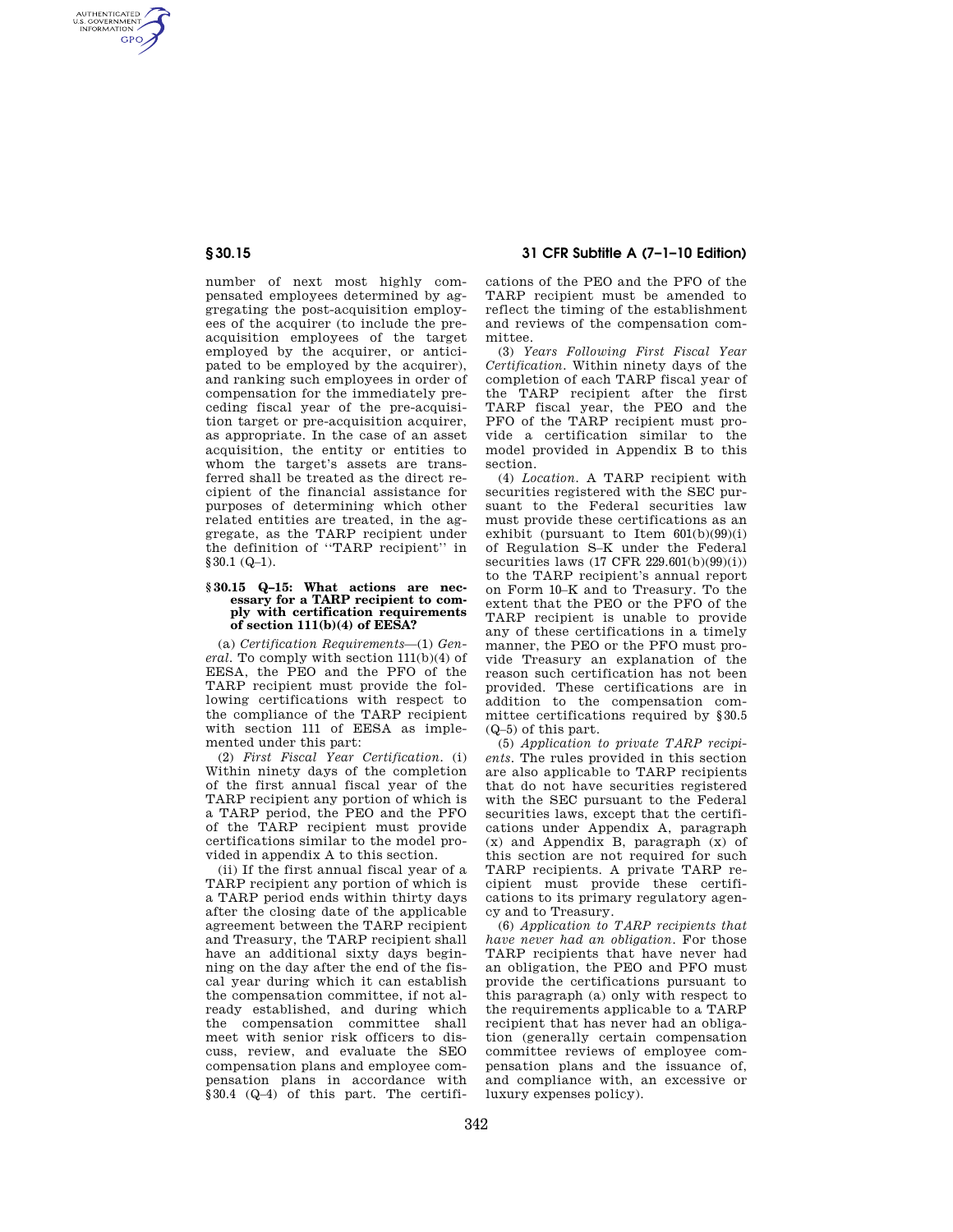## **Office of the Secretary of the Treasury § 30.15**

(b) *Recordkeeping requirements.* The TARP recipient must preserve appropriate documentation and records to substantiate each certification required under paragraph (a) of this section for a period of not less than six years after the date of the certification, the first two years in an easily accessible place. The TARP recipient must furnish promptly to Treasury legible, true, complete, and current copies of the documentation and records that are required to be preserved under paragraph (b) of this section that are requested by any representative of Treasury.

(c) *Penalties for making or providing false or fraudulent Statements.* Any individual or entity that provides information or makes a certification to Treasury pursuant to the Interim Final Rule or as required pursuant to 31 CFR Part 30 may be subject to 18 U.S.C. 1001, which generally prohibits the making of any false or fraudulent statement in a matter within the jurisdiction of the Federal government. Upon receipt of information indicating that any individual or entity has violated any provision of title 18 of the U.S. Code or other provision of Federal law, Treasury shall refer such information to the Department of Justice and the Special Inspector General for the Troubled Asset Relief Program.

#### APPENDIX A TO §30.15—MODEL CERTIFICATION FOR FIRST FISCAL YEAR CERTIFICATION

''I, [identify certifying individual], certify, based on my knowledge, that:

(i) The compensation committee of [identify TARP recipient] has discussed, reviewed, and evaluated with senior risk officers at least every six months during the period beginning on the later of September 14, 2009, or ninety days after the closing date of the agreement between the TARP recipient and Treasury and ending with the last day of the TARP recipient's fiscal year containing that date (the applicable period), the senior executive officer (SEO) compensation plans and the employee compensation plans and the risks these plans pose to [identify TARP recipient];

(ii) The compensation committee of [identify TARP recipient] has identified and limited during the applicable period any features of the SEO compensation plans that could lead SEOs to take unnecessary and excessive risks that could threaten the value of [identify TARP recipient], and during that same applicable period has identified any

features of the employee compensation plans that pose risks to [identify TARP recipient] and has limited those features to ensure that [identify TARP recipient] is not unnecessarily exposed to risks;

(iii) The compensation committee has reviewed, at least every six months during the applicable period, the terms of each employee compensation plan and identified any features of the plan that could encourage the manipulation of reported earnings of [identify TARP recipient] to enhance the compensation of an employee, and has limited any such features;

(iv) The compensation committee of [identify TARP recipient] will certify to the reviews of the SEO compensation plans and employee compensation plans required under (i) and (iii) above;

(v) The compensation committee of [identify TARP recipient] will provide a narrative description of how it limited during any part of the most recently completed fiscal year that included a TARP period the features in

(A) SEO compensation plans that could lead SEOs to take unnecessary and excessive risks that could threaten the value of [identify TARP recipient];

(B) Employee compensation plans that unnecessarily expose [identify TARP recipient] to risks; and

(C) Employee compensation plans that could encourage the manipulation of reported earnings of [identify TARP recipient] to enhance the compensation of an employee;

(vi) [Identify TARP recipient] has required that bonus payments, as defined in the regulations and guidance established under section 111 of EESA (bonus payments), of the SEOs and twenty next most highly compensated employees be subject to a recovery or ''clawback'' provision during any part of the most recently completed fiscal year that was a TARP period if the bonus payments were based on materially inaccurate financial statements or any other materially inaccurate performance metric criteria;

(vii) [Identify TARP recipient] has prohibited any golden parachute payment, as defined in the regulations and guidance established under section 111 of EESA, to an SEO or any of the next five most highly compensated employees during the period beginning on the later of the closing date of the agreement between the TARP recipient and Treasury or June 15, 2009 and ending with the last day of the TARP recipient's fiscal year containing that date;

(viii) [Identify TARP recipient] has limited bonus payments to its applicable employees in accordance with section 111 of EESA and the regulations and guidance established thereunder during the period beginning on the later of the closing date of the agreement between the TARP recipient and Treasury or June 15, 2009 and ending with the last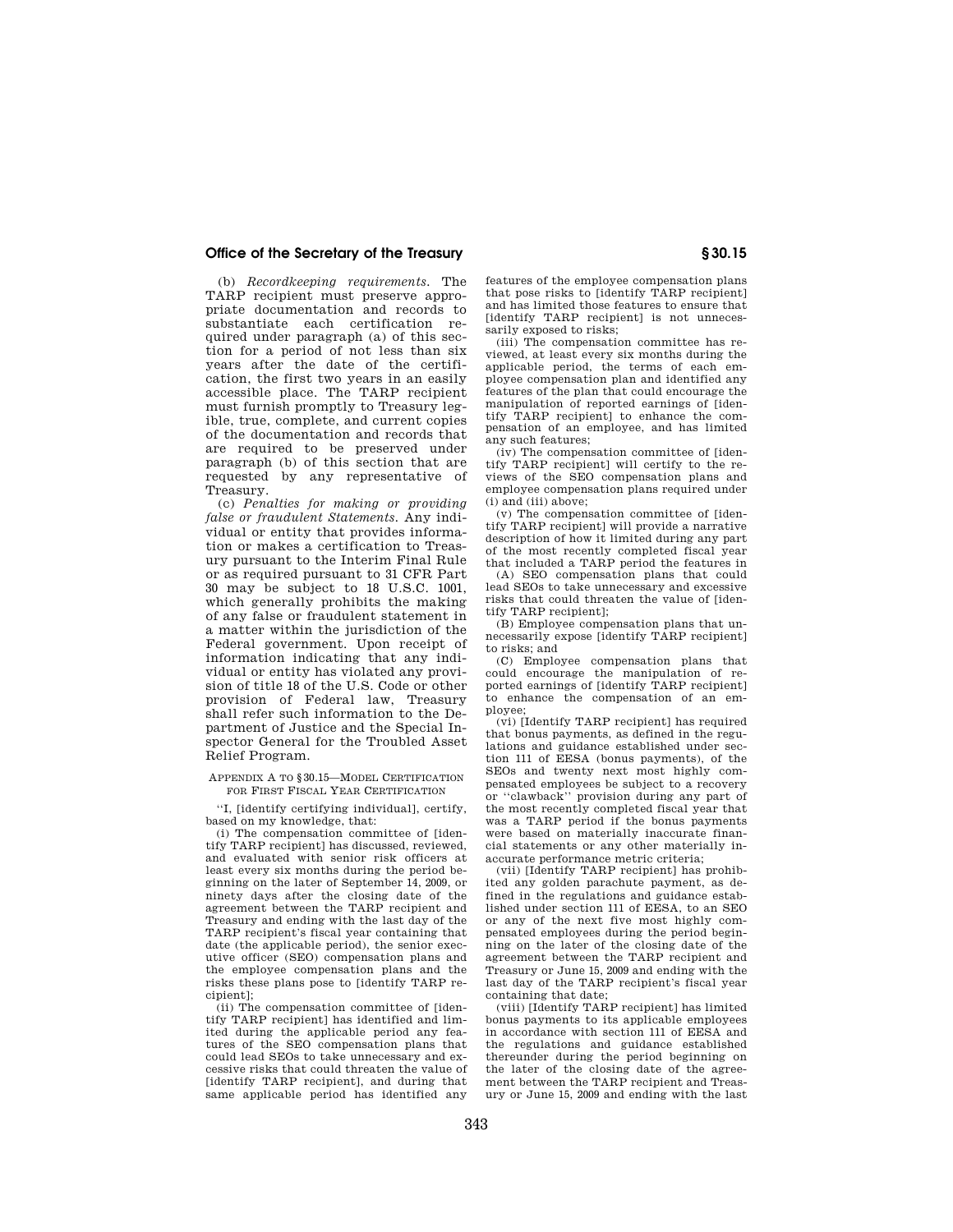day of the TARP recipient's fiscal year containing that date, [*for recipients of exceptional assistance:* and has received or is in the process of receiving approvals from the Office of the Special Master for TARP Executive Compensation for compensation payments and structures as required under the regulations and guidance established under section 111 of EESA, and has not made any payments inconsistent with those approved payments and structures];

(ix) The board of directors of [identify TARP recipient] has established an excessive or luxury expenditures policy, as defined in the regulations and guidance established under section 111 of EESA, by the later of September 14, 2009, or ninety days after the closing date of the agreement between the TARP recipient and Treasury; this policy has been provided to Treasury and its primary regulatory agency; [identify TARP recipient] and its employees have complied with this policy during the applicable period; and any expenses that, pursuant to this policy, required approval of the board of directors, a committee of the board of directors, an SEO, or an executive officer with a similar level of responsibility were properly approved;

(x) [Identify TARP recipient] will permit a non-binding shareholder resolution in compliance with any applicable Federal securities rules and regulations on the disclosures provided under the Federal securities laws related to SEO compensation paid or accrued during the period beginning on the later of the closing date of the agreement between the TARP recipient and Treasury or June 15, 2009 and ending with the last day of the TARP recipient's fiscal year containing that date;

(xi) [Identify TARP recipient] will disclose the amount, nature, and justification for the offering during the period beginning on the later of the closing date of the agreement between the TARP recipient and Treasury or June 15, 2009 and ending with the last day of the TARP recipient's fiscal year containing that date of any perquisites, as defined in the regulations and guidance established under section 111 of EESA, whose total value exceeds \$25,000 for any employee who is subject to the bonus payment limitations identified in paragraph (viii);

(xii) [Identify TARP recipient] will disclose whether [identify TARP recipient], the board of directors of [identify TARP recipient], or the compensation committee of [TARP recipient] has engaged during the period beginning on the later of the closing date of the agreement between the TARP recipient and Treasury or June 15, 2009 and ending with the last day of the TARP recipient's fiscal year containing that date, a compensation consultant; and the services the compensation consultant or any affiliate of

**§ 30.15 31 CFR Subtitle A (7–1–10 Edition)** 

the compensation consultant provided during this period;

(xiii) [Identify TARP recipient] has prohibited the payment of any gross-ups, as defined in the regulations and guidance established under section 111 of EESA, to the SEOs and the next twenty most highly compensated employees during the period beginning on the later of the closing date of the agreement between the TARP recipient and Treasury or June 15, 2009 and ending with the last day of the TARP recipient's fiscal year containing that date;

(xiv) [Identify TARP recipient] has substantially complied with all other requirements related to employee compensation that are provided in the agreement between [identify TARP recipient] and Treasury, including any amendments;

(xv) [Identify TARP recipient] has submitted to Treasury a complete and accurate list of the SEOs and the twenty next most highly compensated employees for the current fiscal year and the most recently completed fiscal year, with the non-SEOs ranked in descending order of level of annual compensation, and with the name, title, and employer of each SEO and most highly compensated employee identified; and**[**.**]** 

(xvi) I understand that a knowing and willful false or fraudulent statement made in connection with this certification may be punished by fine, imprisonment, or both. (*See,* for example, 18 U.S.C. 1001.)''

APPENDIX B TO §30.15—MODEL CERTIFICATION FOR YEARS FOLLOWING FIRST FISCAL YEAR CERTIFICATION

''I, [identify certifying individual], certify, based on my knowledge, that:

(i) The compensation committee of [identify TARP recipient] has discussed, reviewed, and evaluated with senior risk officers at least every six months during any part of the most recently completed fiscal year that was TARP period, senior executive officer (SEO) compensation plans and employee compensation plans and the risks these plans pose to [identify TARP recipient];

(ii) The compensation committee of [identify TARP recipient] has identified and limited during any part of the most recently completed fiscal year that was a TARP period any features of the SEO compensation plans that could lead SEOs to take unnecessary and excessive risks that could threaten the value of [identify TARP recipient] and has identified any features of the employee compensation plans that pose risks to [identify TARP recipient] and has limited those features to ensure that [identify TARP recipient] is not unnecessarily exposed to risks;

(iii) The compensation committee has reviewed, at least every six months during any part of the most recently completed fiscal year that was a TARP period, the terms of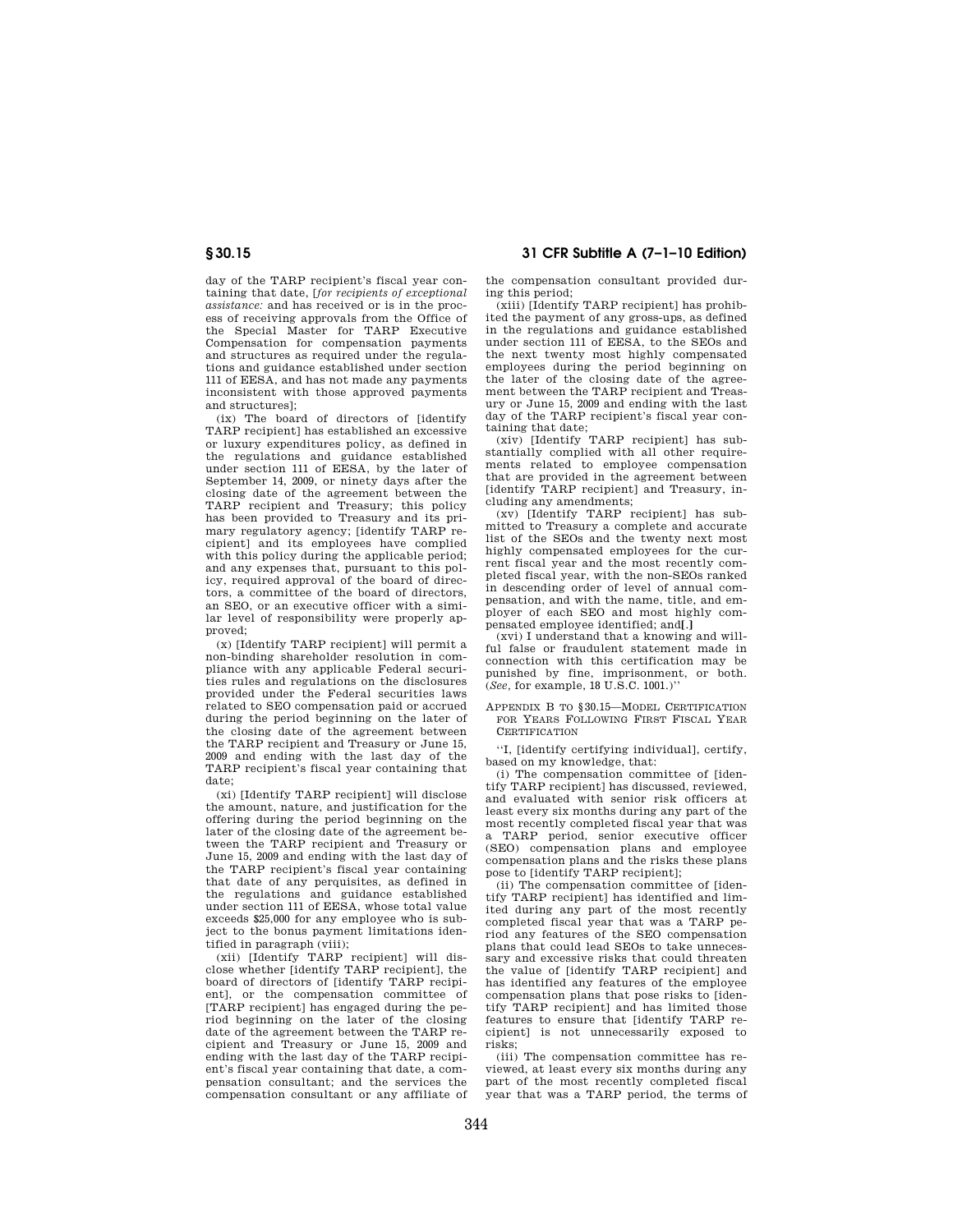## **Office of the Secretary of the Treasury § 30.15**

each employee compensation plan and identified any features of the plan that could encourage the manipulation of reported earnings of [identify TARP recipient] to enhance the compensation of an employee, and has limited any such features;

(iv) The compensation committee of [identify TARP recipient] will certify to the reviews of the SEO compensation plans and employee compensation plans required under (i) and (iii) above;

(v) The compensation committee of [identify TARP recipient] will provide a narrative description of how it limited during any part of the most recently completed fiscal year that was a TARP period the features in

(A) SEO compensation plans that could lead SEOs to take unnecessary and excessive risks that could threaten the value of [identify TARP recipient];

(B) Employee compensation plans that unnecessarily expose [identify TARP recipient] to risks; and

(C) Employee compensation plans that could encourage the manipulation of reported earnings of [identify TARP recipient] to enhance the compensation of an employee;

(vi) [Identify TARP recipient] has required that bonus payments to SEOs or any of the next twenty most highly compensated employees, as defined in the regulations and guidance established under section 111 of EESA (bonus payments), be subject to a recovery or ''clawback'' provision during any part of the most recently completed fiscal year that was a TARP period if the bonus payments were based on materially inaccurate financial statements or any other materially inaccurate performance metric criteria;

(vii) [Identify TARP recipient] has prohibited any golden parachute payment, as defined in the regulations and guidance established under section 111 of EESA, to a SEO or any of the next five most highly compensated employees during any part of the most recently completed fiscal year that was a TARP period;

(viii) [Identify TARP recipient] has limited bonus payments to its applicable employees in accordance with section 111 of EESA and the regulations and guidance established thereunder during any part of the most recently completed fiscal year that was a TARP period [*for recipients of exceptional assistance*] and has received or is in the process of receiving approvals from the Office of the Special Master for TARP Executive Compensation for compensation payments and structures as required under the regulations and guidance established under section 111 of EESA, and has not made any payments inconsistent with those approved payments and structures;

(ix) [Identify TARP recipient] and its employees have complied with the excessive or luxury expenditures policy, as defined in the regulations and guidance established under section 111 of EESA, during any part of the most recently completed fiscal year that was a TARP period; and any expenses that, pursuant to the policy, required approval of the board of directors, a committee of the board of directors, an SEO, or an executive officer with a similar level of responsibility were properly approved;

(x) [Identify TARP recipient] will permit a non-binding shareholder resolution in compliance with any applicable Federal securities rules and regulations on the disclosures provided under the Federal securities laws related to SEO compensation paid or accrued during any part of the most recently completed fiscal year that was a TARP period;

(xi) [Identify TARP recipient] will disclose the amount, nature, and justification for the offering, during any part of the most recently completed fiscal year that was a TARP period, of any perquisites, as defined in the regulations and guidance established under section 111 of EESA, whose total value exceeds \$25,000 for any employee who is subject to the bonus payment limitations identified in paragraph (viii);

(xii) [Identify TARP recipient] will disclose whether [identify TARP recipient], the board of directors of [identify TARP recipient], or the compensation committee of [identify TARP recipient] has engaged during any part of the most recently completed fiscal year that was a TARP period a compensation consultant; and the services the compensation consultant or any affiliate of the compensation consultant provided during this period;

(xiii) [Identify TARP recipient] has prohibited the payment of any gross-ups, as defined in the regulations and guidance established under section 111 of EESA, to the SEOs and the next twenty most highly compensated employees during any part of the most recently completed fiscal year that was a TARP period;

(xiv) [Identify TARP recipient] has substantially complied with all other requirements related to employee compensation that are provided in the agreement between [identify TARP recipient] and Treasury, including any amendments;

(xv) [Identify TARP recipient] has submitted to Treasury a complete and accurate list of the SEOs and the twenty next most highly compensated employees for the current fiscal year, with the non-SEOs ranked in descending order of level of annual compensation, and with the name, title, and employer of each SEO and most highly compensated employee identified; and''.

(xvi) I understand that a knowing and willful false or fraudulent statement made in connection with this certification may be